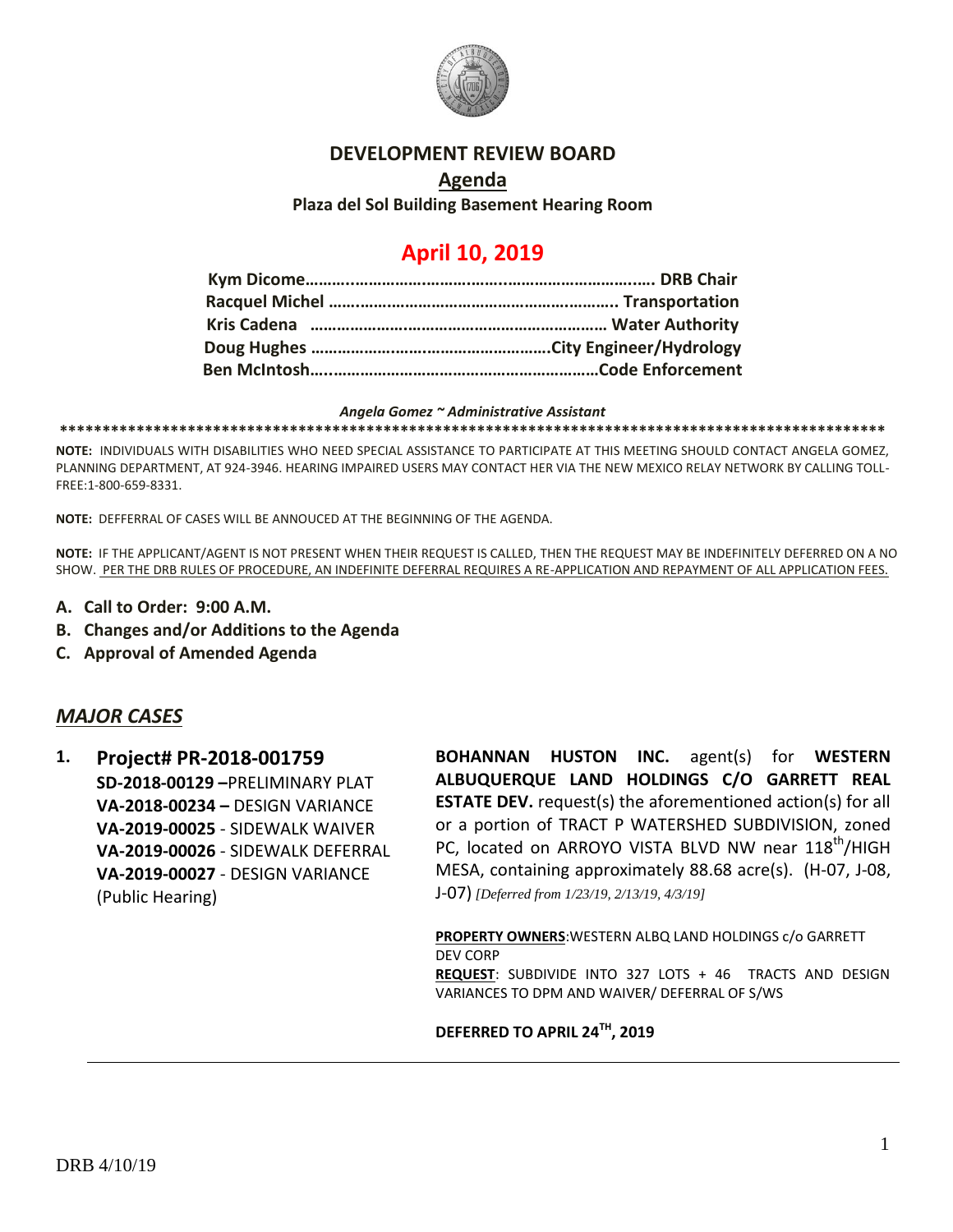**2**. **Project# PR-2018-002134 (1000539) SI-2019-00056** - SITE PLAN (Public Meeting)  $\mathbb{E}$ 

**JON ANDERSON** agent(s) for **HOPE CHRISTIAN SCHOOLS INC** request(s) the aforementioned action(s) for all or a portion of TRACT B PLAT OF TRACT B HOPE CHRISTIAN SCHOOL & LOT 23-A, BLOCK 11, TRACT A, NORTH ALBUQUERQUE ACRES, zoned MX-M, located on PALOMAS AV NE, south of PASEO DEL NORTE NE and east of SAN PEDRO DR NE, containing approximately 7.7 acre(s). (D-18) *[Deferred from 3/20/19]*

**PROPERTY OWNERS**: HOPE CHRISTIAN SCHOOLS INC **REQUEST**: SITE PLAN FOR ELEMENTARY SCHOOL EXPANSION

#### **DEFERRED TO APRIL 17, 2019**

# **3. Project# PR-2018-001996 (1010401, 1004404) SD-2019-00028 -** AMENDMENT TO PRELIMINARY PLAT **SD-2019-00023 –** VACATION OF TEMPORARY PUBLIC ROADWAY EASEMENT **SD-2019-00030** – VACATION OF A PUBLIC WATER EASEMENT

**SD-2019-00031** – VACATION OF A PUBLIC ROADWAY EASEMENT (Public Hearing)

**PRICE LAND AND DEVELOPMENT GROUP** agent(s) for **PV TRAILS ALBUQUERQUE, LLC** request(s) the aforementioned action(s) for all or a portion of TRACT H, DURANGO UNIT 1 (AKA DURANGO UNITS 3A & 3B) **,** zoned R-1D, located on WOODMONT AVE between RAINBOW AVE and PASEO DEL NORTE BLVD, containing approximately 18.83 acre(s). (C-9) *[Deferred from 2/13/19, 2/27/19, 3/20/19, 3/27/19]*

**PROPERTY OWNERS**: PV TRAILS ALBUQUERQUE LLC **REQUEST**: AMEND PRELIMINARY PLAT FOR 35 RESIDENTIAL LOTS AND 1 **TRACT** 

# **DEFERRED TO MAY 8TH, 2019**

# **4. Project# PR-2018-001996 (1010401, 1004404) SD-2019-00024 -** PRELIMINARY PLAT **VA-2019-00032 –** TEMPORARY DEFERRAL OF SIDEWALK **VA-2019-00031** – SIDEWALK WAIVER **SD-2019-00029** – VACATION OF PUBLIC ROADWAY EASEMENT **SD-2019-00025** – VACATION OF A PUBLIC WATER AND SANITARY SEWER EASEMENT (Public Hearing)

**PRICE LAND AND DEVELOPMENT GROUP** agent(s) for **PV TRAILS ALBUQUERQUE, LLC** request(s) the aforementioned action(s) for all or a portion of TRACT H, DURANGO UNIT 1 (AKA DURANGO UNITS 4 & 5) **,** zoned R-1D, located on WOODMONT AVE between RAINBOW AVE and PASEO DEL NORTE BLVD, containing approximately 11.32 acre(s). (C-9) *[Deferred from 2/13/19, 2/27/19, 3/20/19, 3/27/19]*

**PROPERTY OWNERS**: PV TRAILS ALBUQUERQUE LLC **REQUEST**: PRELIMINARY PLAT FOR 39 RESIDENTIAL LOTS

**DEFERRED TO MAY 8TH, 2019**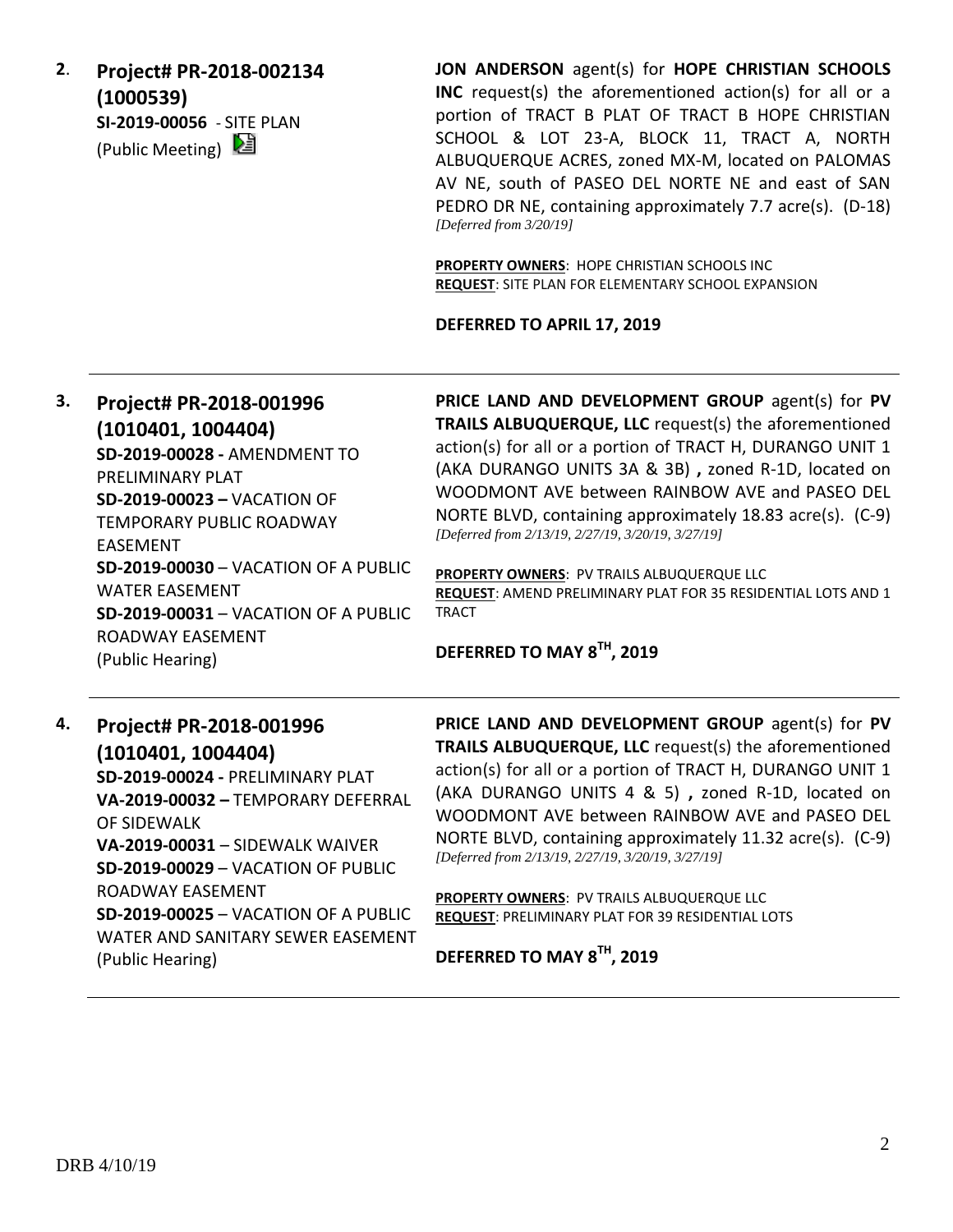**5. Project# PR-2018-001991 (1004404) SD-2019-00026** – PRELIMINARY PLAT **VA-2019-00033** – TEMPORARY DEFERRAL OF SIDEWALK **SD-2019-0027** – VACATION OF TEMPORARY PUBLIC DRAINAGE EASEMENT (Public Hearing)

**PRICE LAND AND DEVELOPMENT GROUP** agent(s) for **PV TRAILS ALBUQUERQUE, LLC** request(s) the aforementioned action(s) for all or a portion of TRACT 6 BULK LAND PLAT OF THE TRAILS UNIT 3A & TRACT C CORRECTION PLAT OF VALLE PRADO UNIT 3 (AKA VALLE PRADO UNITS 4 & 5) **,**  zoned R-1D, located on WOODMONT AVE between RAINBOW AVE and PASEO DEL NORTE BLVD, containing approximately 15.52 acre(s). (C-9) *[Deferred from 2/13/19, 3/6/19, 3/20/19, 3/27/19]*

**PROPERTY OWNERS**: PV TRAILS ALBUQUERQUE LLC **REQUEST**: PRELIMINARY PLAT FOR 93 RESIDENTIAL LOTS

**DEFERRED TO MAY 8TH, 2019**

### *MINOR CASES*

| 6. | Project# PR-2019-001405<br>SD-2019-00061 - PRELIMINARY/FINAL<br><b>PLAT</b><br>(Public Meeting)                               | CSI - CARTESIAN SURVEYS INC. agent(s) for NUEVO<br><b>ATRISCO APARTMENTS LIMITED PARTNERSHIP request(s)</b><br>the aforementioned action(s) for all or a portion of TRACT<br>A NUEVO ATRISCO, zoned MX-M, located west of UNSER<br>BLVD NW and north of CENTRAL AVENUE NW, containing<br>approximately 3.0871 acre(s). (K-10) [Deferred from 4/3/19]               |
|----|-------------------------------------------------------------------------------------------------------------------------------|--------------------------------------------------------------------------------------------------------------------------------------------------------------------------------------------------------------------------------------------------------------------------------------------------------------------------------------------------------------------|
|    |                                                                                                                               | PROPERTY OWNERS: CITY OF ALBUQUERQUE<br><b>REQUEST:</b> SUBDIVIDING EXISTING TRACT INTO 2 TRACTS<br>DEFERRED TO APRIL 17TH, 2019                                                                                                                                                                                                                                   |
| 7. | Project# PR-2018-001405<br>(1007489, 1007720)<br><b>SD-2019-00020 - VACATION OF AN</b><br><b>EASEMENT</b><br>(Public Hearing) | <b>ISAACSON &amp; ARFMAN, PA agent(s) for YES HOUSING, INC.</b><br>request(s) the aforementioned action(s) for all or a portion<br>of TRACT A NUEVO ATRISCO, zoned MX-M, located west of<br>UNSER BLVD NW and north of CENTRAL AVENUE NW,<br>containing approximately 3.0871 acre(s). (K-10) [Deferred from<br>2/13/19, 2/27/19, 3/6/19, 3/20/19, 3/27/19, 4/3/19] |
|    |                                                                                                                               | PROPERTY OWNERS: CITY OF ALBUQUERQUE<br>REQUEST: VACATION OF PARKING EASEMENT                                                                                                                                                                                                                                                                                      |
|    |                                                                                                                               | DEFERRED TO APRIL 17TH, 2019                                                                                                                                                                                                                                                                                                                                       |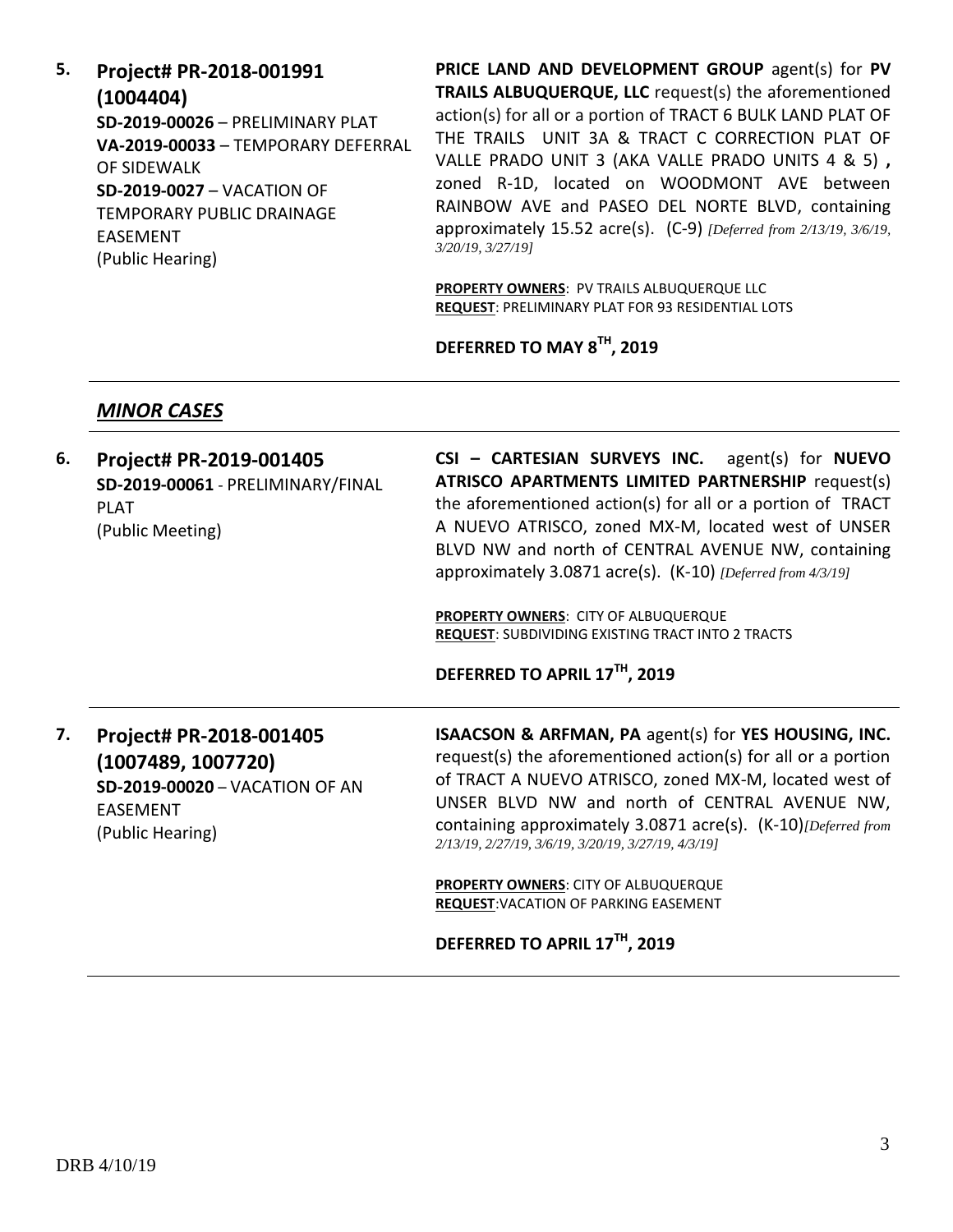| 8. | Project# PR-2018-001881            |
|----|------------------------------------|
|    | SD-2018-00119 - PRELIMINARY/FINAL  |
|    | PLAT (Public Meeting)              |
|    | SD-2018-00118 - VACATION OF PUBLIC |
|    | EASEMENT (Public Hearing)          |

**COMMUNITY SCIENCES** agent(s) for **WILLIAM E. GALBRETH LAND DEVELOPMENT** request(s) the aforementioned action(s) for all or a portion of TRACT C-2-A-1 PLAT OF TRACTS C-2-A-1 & C-2-A-2 SAUVIGNON SUBDIVISION**,** zoned PD, located at SAN ANTONIO DR NE near LOWELL DR NE and TENNYSON ST NE, containing approximately 1.7146 acre(s). (E-22) *[Deferred from 12/19/18, 4/3/19]*

**PROPERTY OWNERS**: WILLIAM E GALBRETH LAND DEVELOPMENTCO LLC

**REQUEST**: VACATE A PORTION OF A PUBLIC UTILITY EASEMENT AND SUBDIVIDE TRACT INTO 3 LOTS

**IN THE MATTER OF THE AFOREMENTIONED APPLICATION, BEING IN COMPLIANCE WITH ALL APPLICABLE REQUIREMENTS OF THE DPM AND THE IDO, THE DRB HAS**  *APPROVED* **THE PRELIMINARY/FINAL PLAT. THE DRB HAS**  *APPROVED* **THE VACATION AS SHOWN ON EXHIBIT B IN THE PLANNING FILE PER SECTION 14-16-6(K) OF THE IDO.**

**9. Project# PR-2018-001457 SD-2019-00059** - PRELIMINARY/FINAL PLAT (Public Meeting) 2

**ARCH + PLAN LAND USE CONSULTANTS** agent(s) for **CARL HAWKINS** request(s) the aforementioned action(s) for all or a portion of LOT 13-A PLAT of LOTS 12-A & 13-A MAJOR ACRES**,** zoned R-1D, located at 924 MAJOR AV NW east of  $12^{TH}$  ST NW and south of CANDELARIA RD NW, containing approximately .8152 acre(s). (G-14) *[Deferred from 3/27/19]*

**PROPERTY OWNERS**: HAWKINS CARL P **REQUEST**: SUBDIVIDE 1 EXISTING LOT INTO 2 LOTS

**INDEFINITELY DEFERRED.**

# *SKETCH PLAT*

**10. Project# PR-2019-002274 PS-2019-00025** – SKETCH PLAT **NATHAN TROYER** request(s) the aforementioned action(s) for all or a portion of TRACTS 178B-2 & 177B-2A OF MRGCD MAP #35**,** zoned R-A, located on CAMILLO LANE NW between GABALDON RD NW and LEONORA DR NW, containing approximately .22 acre(s). (H-12)

**PROPERTY OWNERS**: TRUJILLO DAVID R & JANE M **REQUEST**: CONSOLIDATE 2 TRACTS INTO 1 TRACT

**THE SKETCH PLAT WAS REVIEWED AND COMMENTS WERE PROVIDED**